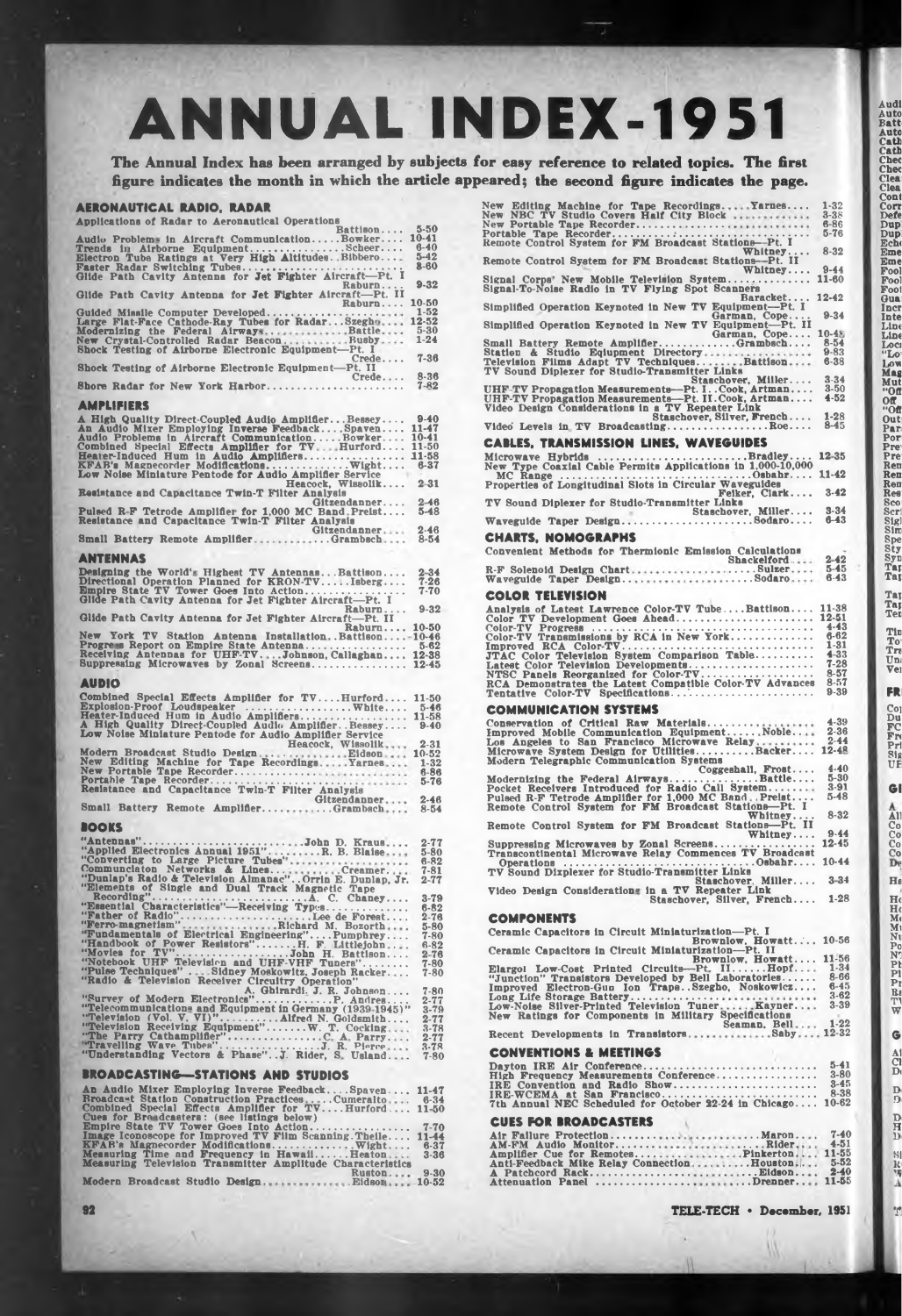# **ANNUAL INDEX-1951**

**The Annual Index has been arranged by subjects for easy reference to related topics. The first figure indicates the month in which the article appeared; the second figure indicates the page.**

## **AERONAUTICAL RADIO. RADAR**

| Applications of Radar to Aeronautical Operations                                                                                                                                                                |                                                           |
|-----------------------------------------------------------------------------------------------------------------------------------------------------------------------------------------------------------------|-----------------------------------------------------------|
| Battison<br>Audio Problems in Aircraft CommunicationBowker                                                                                                                                                      | $5 - 50$<br>$10 - 41$<br>$6 - 40$<br>$5 - 42$<br>$8 - 60$ |
| Raburn ii<br>Glide Path Cavity Antenna for Jet Fighter Aircraft-Pt. II                                                                                                                                          | $9 - 32$                                                  |
| Raburn                                                                                                                                                                                                          | 10-50<br>$1 - 52$                                         |
| Shock Testing of Airborne Electronic Equipment-Pt. I                                                                                                                                                            | 12-52<br>$5 - 30$<br>$1 - 24$                             |
| Crede<br>Shock Testing of Airborne Electronic Equipment-Pt. II                                                                                                                                                  | $7 - 36$                                                  |
| Crede $8-36$<br>$7-82$<br>Shore Radar for New York Harbor<br>.                                                                                                                                                  | $7 - 82$                                                  |
| AMPLIFIERS                                                                                                                                                                                                      |                                                           |
| A High Quality Direct-Coupled Audio Amplifier Bessey 9-40<br>And Audio Mixer Employing Inverse Feedback Spaven 10-41<br>Audio Problems in Aircraft Communication Bowker 10-41<br>Combined Special Effects Ampli |                                                           |
| Heacock, Wissolik<br>Resistance and Capacitance Twin-T Filter Analysis                                                                                                                                          | $2 - 31$                                                  |
| Pulsed R-F Tetrode Amplifier for 1,000 MC Band Preist<br>Resistance and Capacitance Twin-T Filter Analysis<br>Small David Discover and Capacitance Twin-T Filter Analysis                                       | $2 - 46$<br>$5 - 48$                                      |
| Small Battery Remote AmplifierGitzendanner                                                                                                                                                                      | $2 - 46$<br>$8 - 54$                                      |
| ANTENNAS                                                                                                                                                                                                        |                                                           |
| Designing the World's Highest TV AntennasBattison<br>Directional Operation Planned for KRON-TVIsberg                                                                                                            | $2 - 34$<br>7-26<br>$7 - 70$                              |
| Raburn<br>Glide Path Cavity Antenna for Jet Fighter Aircraft-Pt. II                                                                                                                                             | $9 - 32$                                                  |
| Raburn 10-50<br>New York TV Station Antenna InstallationBattison-10-46                                                                                                                                          |                                                           |
| Suppressing Microwaves by Zonal Screens                                                                                                                                                                         | $5 - 62$<br>12-38<br>$12 - 45$                            |
| <b>AUDIO</b>                                                                                                                                                                                                    |                                                           |
| Combined Special Effects Amplifier for TVHurford                                                                                                                                                                | 11-50<br>$5 - 46$<br>11-58<br>$9-40$                      |
| Heacock, Wissolik                                                                                                                                                                                               | $2 - 31$                                                  |
|                                                                                                                                                                                                                 |                                                           |
| Small Battery Remote AmplifierGrambsch                                                                                                                                                                          | $8 - 54$                                                  |
| LIOOKS                                                                                                                                                                                                          |                                                           |
|                                                                                                                                                                                                                 | $2 - 77$<br>$5 - 80$<br>$6 - 82$<br>7-81<br>$2 - 77$      |
|                                                                                                                                                                                                                 |                                                           |
|                                                                                                                                                                                                                 |                                                           |
|                                                                                                                                                                                                                 |                                                           |
|                                                                                                                                                                                                                 |                                                           |
|                                                                                                                                                                                                                 |                                                           |
|                                                                                                                                                                                                                 |                                                           |
|                                                                                                                                                                                                                 |                                                           |
|                                                                                                                                                                                                                 |                                                           |
| <b>BROADCASTING—STATIONS AND STUDIOS</b>                                                                                                                                                                        |                                                           |
|                                                                                                                                                                                                                 |                                                           |
|                                                                                                                                                                                                                 |                                                           |
|                                                                                                                                                                                                                 |                                                           |
|                                                                                                                                                                                                                 |                                                           |

| or easy reference to related topics. The first                                                                                                                                                                                                                                           |                                                   |
|------------------------------------------------------------------------------------------------------------------------------------------------------------------------------------------------------------------------------------------------------------------------------------------|---------------------------------------------------|
| eared; the second figure indicates the page.                                                                                                                                                                                                                                             |                                                   |
|                                                                                                                                                                                                                                                                                          | $1 - 32$<br>$3 - 38$<br>$6 - 86$<br>$\cdots$ 5-76 |
| Remote Control System for FM Broadcast Stations-Pt. II 8-32                                                                                                                                                                                                                              |                                                   |
| Whitney<br>Signal Corps New Mobile Television System<br>Signal-To-Noise Radio in TV Flying Spot Scanners                                                                                                                                                                                 | $9 - 44$<br>11-60                                 |
| Simplified Operation Keynoted in New TV Equipment-Pt. I                                                                                                                                                                                                                                  | 12-42                                             |
| Simplified Operation Keynoted in New TV Equipment-Pt. 11<br>Small Battery Remote Amplifiar Garman, Cope                                                                                                                                                                                  | $9 - 34$                                          |
|                                                                                                                                                                                                                                                                                          | $10 - 48$<br>$8 - 54$<br>$9 - 83$<br>$6 - 38$     |
| UHF-TV Propagation Measurements—Pt. I. Cook, Artman<br>UHF-TV Propagation Measurements—Pt. II. Cook, Artman<br>Video Design Considerations in a TV Repeater Link                                                                                                                         | $3 - 34$<br>$3 - 50$<br>$4 - 52$                  |
| Staschover, Silver, French                                                                                                                                                                                                                                                               | $1 - 28$                                          |
| Video Levels in TV BroadcastingRoe<br><b>CABLES, TRANSMISSION LINES, WAVEGUIDES</b>                                                                                                                                                                                                      | $8 - 45$                                          |
|                                                                                                                                                                                                                                                                                          |                                                   |
| Microwave Hybrids  Permits Applications in 1.000-10.000<br>MC Range  1946<br>MC Range  The Properties of Longitudinal Slots in Circular Waveguides<br>Properties of Longitudinal Slots in Circular Waveguides<br>The Reicher,                                                            |                                                   |
| TV Sound Diplexer for Studio-Transmitter Links                                                                                                                                                                                                                                           |                                                   |
|                                                                                                                                                                                                                                                                                          |                                                   |
| <b>Katalog</b><br><b>CHARTS, NOMOGRAPHS</b>                                                                                                                                                                                                                                              |                                                   |
| Convenient Methods for Thermionic Emission Calculations<br>Example of the contract contract contract contract contract contract contract contract contract contract contract contract contract contract contract contract contract contract contract contract contract contract contract |                                                   |
| <b>COLOR TELEVISION</b>                                                                                                                                                                                                                                                                  |                                                   |
| Analysis of Latest Lawrence Color-TV TubeBattison 11-38                                                                                                                                                                                                                                  |                                                   |
|                                                                                                                                                                                                                                                                                          | $\frac{6}{1-31}$                                  |
|                                                                                                                                                                                                                                                                                          |                                                   |
| COMMUNICATION SYSTEMS                                                                                                                                                                                                                                                                    |                                                   |
| Los Angeles to San Francisco Microwave Relay 2-44<br>Microwave System Design for UtilitiesBacker 12-48<br>Modern Telegraphic Communication Systems                                                                                                                                       | $4 - 39$<br>$2 - 36$                              |
|                                                                                                                                                                                                                                                                                          |                                                   |
| Whitney                                                                                                                                                                                                                                                                                  | $8 - 32$                                          |
| Remote Control System for FM Broadcast Stations-Pt. II<br>$\text{Whitney} \dots$                                                                                                                                                                                                         | $9 - 44$                                          |
|                                                                                                                                                                                                                                                                                          |                                                   |
|                                                                                                                                                                                                                                                                                          | $3 - 34$                                          |
| Video Design Consideration in a TV Repeater Link<br>Staschover, Miller<br>Staschover, Silver, French                                                                                                                                                                                     | $1-28$                                            |
| <b>COMPONENTS</b>                                                                                                                                                                                                                                                                        |                                                   |
| Ceramic Capacitors in Circuit Miniaturization-Pt. I<br>Brownlow, Howatt 10-56<br>Ceramic Capacitors in Circuit Miniaturization-Pt. II                                                                                                                                                    |                                                   |
|                                                                                                                                                                                                                                                                                          |                                                   |
|                                                                                                                                                                                                                                                                                          |                                                   |
| Elargol Low-Cost Printed Circuits—Pt. IIHopf 11-56<br>"Junction" Transistors Developed by Bell Laboratories 80pf 134<br>"Improved Electron-Gun Ion TrapsSzegho, Noskowicz 8-66<br>Long Life Storage Batter<br>New Ratings for Components in Military Specifications<br>Seaman, Bell 1-22 |                                                   |
|                                                                                                                                                                                                                                                                                          |                                                   |
| <b>CONVENTIONS &amp; MEETINGS</b>                                                                                                                                                                                                                                                        | $5-41$                                            |
|                                                                                                                                                                                                                                                                                          | $3 - 80$                                          |
|                                                                                                                                                                                                                                                                                          |                                                   |
| <b>CUES FOR BROADCASTERS</b>                                                                                                                                                                                                                                                             |                                                   |
|                                                                                                                                                                                                                                                                                          | $7 - 40$                                          |
|                                                                                                                                                                                                                                                                                          |                                                   |
|                                                                                                                                                                                                                                                                                          |                                                   |

**AutoCathecommunication of the Second AutoCathecommunication of the Second Property of the Second AutoCathecommunication of the Second AutoCathecommunication of the Second Property Property Second Second Second Second Seco** 

**Taj Taj Ter**

**Tin To<sup>1</sup> Tra Um Vei**

**FRI**

**Coi Du FC Frt Prl Sig UE**

**Gl**

**All Co Co Co Co**

**Ha**

**Heat**<br> **Heat**<br> **Notation**<br>
Praid

**G Al Cl D<**

**D< Di**

**Di H Di**

81 lt< W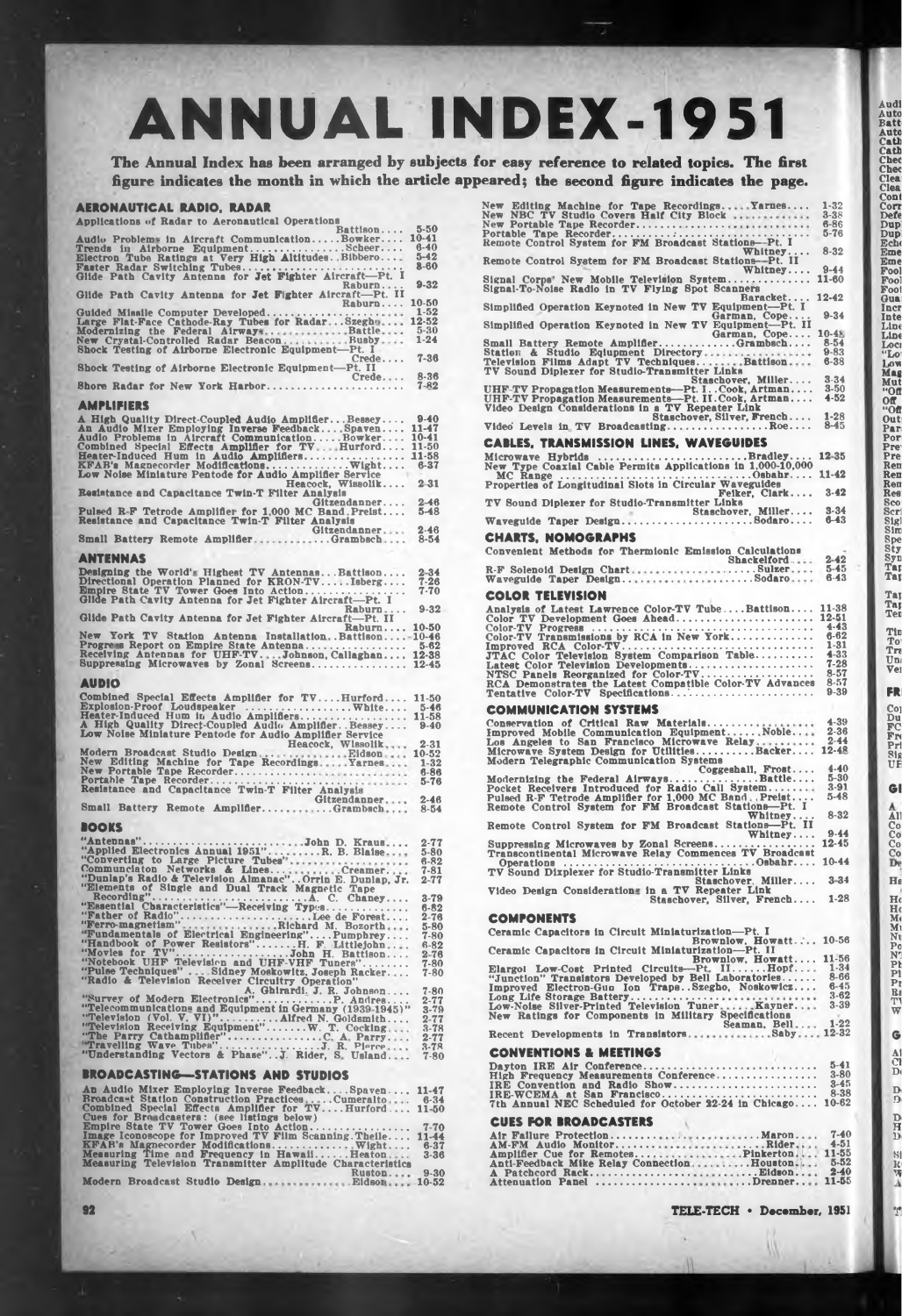|                                                                                               | $5 - 53$ |
|-----------------------------------------------------------------------------------------------|----------|
|                                                                                               |          |
|                                                                                               | $7 - 41$ |
|                                                                                               |          |
|                                                                                               |          |
|                                                                                               |          |
|                                                                                               | 10-54    |
| Cathode Follower as an Audio Transformer Warren<br>Checking Remote Telephone LinesAndrews     |          |
|                                                                                               | $5 - 53$ |
|                                                                                               |          |
|                                                                                               |          |
|                                                                                               |          |
|                                                                                               |          |
|                                                                                               |          |
|                                                                                               |          |
|                                                                                               |          |
|                                                                                               |          |
|                                                                                               | $1 - 88$ |
| Duplex Switching Without RelaysBouston                                                        |          |
|                                                                                               |          |
|                                                                                               |          |
|                                                                                               |          |
|                                                                                               |          |
|                                                                                               |          |
| Fool-Proof Remote Cue FeedHouston 12-47                                                       |          |
|                                                                                               |          |
| Foot Switch Alds CueingHouston 6-49<br>Guarding Against Hum Caused by GroundMalone 8-41       |          |
|                                                                                               | $2 - 40$ |
|                                                                                               |          |
|                                                                                               | $1 - 38$ |
|                                                                                               | $5 - 52$ |
|                                                                                               |          |
|                                                                                               |          |
|                                                                                               |          |
|                                                                                               |          |
| Low Voltage System for Electric Clocks Williams                                               | $6 - 49$ |
| Magnecorder Modifications  Williams                                                           | $4 - 50$ |
|                                                                                               | $3 - 49$ |
| Muting Microphone SwitchesPaul                                                                |          |
| "Off the Air" Audio MonitorHinkle                                                             | $9 - 48$ |
|                                                                                               | $7 - 41$ |
|                                                                                               | $2 - 40$ |
|                                                                                               | $3 - 48$ |
|                                                                                               |          |
| Parabolic Microphone Dodge<br>Portable Storage Cabinet for MagnecorderBugg                    | $2 - 41$ |
|                                                                                               | $8-40$   |
|                                                                                               | $4 - 51$ |
|                                                                                               | $5 - 53$ |
|                                                                                               | $6 - 48$ |
|                                                                                               |          |
| Remote Cueing SystemRuppe                                                                     | $4 - 51$ |
| Remote Loop MonitorJones                                                                      | 1-38     |
|                                                                                               | $3 - 48$ |
|                                                                                               | $4 - 51$ |
|                                                                                               |          |
|                                                                                               | $2 - 41$ |
|                                                                                               |          |
|                                                                                               |          |
| Speed Check for Tape RecordersCobb                                                            | $3 - 48$ |
|                                                                                               |          |
|                                                                                               | $7 - 41$ |
|                                                                                               | $2 - 41$ |
|                                                                                               | $9 - 46$ |
|                                                                                               |          |
|                                                                                               | 4-50     |
|                                                                                               |          |
| Tape Recorder ModificationGlycadgis 12-47                                                     |          |
|                                                                                               | 11-54    |
|                                                                                               |          |
| Tankersley 10-54                                                                              |          |
|                                                                                               |          |
|                                                                                               |          |
|                                                                                               |          |
|                                                                                               |          |
|                                                                                               |          |
| Unattended Remote AmplifierDietz 6-48<br>Vertical Transcriptions on GE CartridgesKlunge 10-54 |          |
|                                                                                               |          |
|                                                                                               |          |

#### **FREQUENCY ALLOCATIONS**

| Copenhagen Plan for European Broadcasting                     | $8 - 35$  |
|---------------------------------------------------------------|-----------|
| Du Mont Television Allocation PlanBattison                    | $7 - 39$  |
| FCC and Du Mont VHF-UHF Allocations Compared                  | $10 - 47$ |
| Frequencies Available for Civil Defense                       | $3 - 60$  |
|                                                               | $1 - 36$  |
| Signs of Spring- $\mathbb{F}$ CC Prepares to Thaw Allocations | $5 - 38$  |
| UHF-TV Coverage Under Proposed FCC Allocations8-Insert        |           |

| A Day with UHF-TV at KC2XAK, BridgeportBattison      | $7 - 32$  |
|------------------------------------------------------|-----------|
| Allen Succeeds Plummer as FCC Engineer               | $8 - 64$  |
| Color TV in Hands of Supreme Court                   | $5-92$    |
| Color $TV$ Transmissions by RCA in New York          | $6 - 62$  |
| Conservation of Critical Raw Materials               | $4 - 39$  |
| Copenhagen Plan for European Broadcasting            | $8 - 35$  |
| Defense Contracts-Survey Reveals Radio-TV Production |           |
|                                                      |           |
|                                                      | $10 - 36$ |
| Haraden Pratt Becomes Top Radio Figure in Federal    |           |
|                                                      | $9 - 155$ |
| How Engineer Can Become "Top Brass"Baker             | $1 - 27$  |
| How to Tool-Up for TMsGerstin                        | $6 - 52$  |
| Measuring Time and Frequency in HawaiiHeaton         | $8 - 36$  |
| Munitions Board Relay Committee                      | $8 - 63$  |
|                                                      |           |
| Pocket Receivers Introduced for Radio Call Systems   | $3 - 90$  |
|                                                      | $8 - 57$  |
| Philco and M.I.T. Announce 5-Year Program            | $6 - 60$  |
| Plummer Named Chief of Broadcast Bureau              | 6-47      |
|                                                      |           |
| Production Aids in TV Receiver ManufactureOsbahr     | $7 - 42$  |
| Badio's Job in Civil DefenseBattison                 | $4 - 36$  |
| TV Manufacturers Ready with UHF Conversion Devices   | $8 - 30$  |
| Wrong Roads and Missed Chances Armstrong             | 5-97      |
|                                                      |           |

# **GOVERNMENT COMMUNICATION**

| Air Force Procurement Changes                     | $6 - 84$  |
|---------------------------------------------------|-----------|
| Chicago Manufacturers Revive RRIC                 | $8 - 56$  |
| Defense Contracts-How to Sell to the Air Force    |           |
| Gerstin                                           | $5 - 33$  |
| Defense Contracts—How to Sell to the NavyGerstin  | $3 - 30$  |
| Defense Contracts—How to Sell to the Signal Corps |           |
| Gerstin                                           | $4 - 34$  |
| Defense Contracts-Who Gets the Business?Gerstin   | $9 - 28$  |
| Haraden Pratt Becomes Top Radio Figure            | $9 - 155$ |
| Design Trends in Military Airborne Communication  |           |
| Equipment Scheer                                  | $6 - 40$  |
| Signal Corps' New Television System               | 11-60     |
| RCA Delivers New Walkie-Talkies to Signal Corps   | $4 - 88$  |
| What's the Score on Defense Contracts?Gerstin     | $7 - 24$  |
| Air Force Procurement Changes                     | $6 - 84$  |
|                                                   |           |

**TELE-TECH • December, 1951 93**

| GOVERNMENT PURCHASING                                                                                                                                                                                                                                                                                                                                                                                                                                        |  |  |  |
|--------------------------------------------------------------------------------------------------------------------------------------------------------------------------------------------------------------------------------------------------------------------------------------------------------------------------------------------------------------------------------------------------------------------------------------------------------------|--|--|--|
| Chicago Manufacturers Revive RRIC                                                                                                                                                                                                                                                                                                                                                                                                                            |  |  |  |
| Defense Contracts-How to Sell to the Air Force. Gerstin                                                                                                                                                                                                                                                                                                                                                                                                      |  |  |  |
| Defense Contracts—How to Sell to the NavyGerstin                                                                                                                                                                                                                                                                                                                                                                                                             |  |  |  |
| $\mathbf{E} \cdot \mathbf{A} = \mathbf{A} \cdot \mathbf{B} + \mathbf{A} \cdot \mathbf{A} + \mathbf{B} \cdot \mathbf{A} + \mathbf{B} \cdot \mathbf{A} + \mathbf{B} \cdot \mathbf{A} + \mathbf{B} \cdot \mathbf{A} + \mathbf{A} \cdot \mathbf{A} + \mathbf{A} \cdot \mathbf{A} + \mathbf{A} \cdot \mathbf{A} + \mathbf{A} \cdot \mathbf{A} + \mathbf{A} \cdot \mathbf{A} + \mathbf{A} \cdot \mathbf{A} + \mathbf{A} \cdot \mathbf{A} + \mathbf{A} \cdot \math$ |  |  |  |

| Defense Contracts—How to Sell to the Signal Corps            |           |
|--------------------------------------------------------------|-----------|
| Gerrin                                                       | $4 - 34$  |
| Defense Contracts-Survey Reveals Radio-TV Production Picture |           |
| Gerstin                                                      | $10 - 36$ |
| Defense Contracts—Who Gets the Business? Gerstin             | $9 - 28$  |
| How to Tool-Up for TMsGerstin                                | $6 - 52$  |
| New Ratings for Components in Military Specifications        |           |
| Seaman, Bell                                                 | $1 - 22$  |
| What's the Score on Defense Contracts?Gerstin                | $7 - 24$  |
|                                                              |           |
| INSTRUMENTS. MEASUREMENTS. & TEST METHODS                    |           |
|                                                              |           |
| "Add-a-unit" Feature of New, Inexpensive High-Quality Test   |           |
|                                                              | $10 - 38$ |
| "Add-a-unit" Feature of New, Inexpensive High-Quality Test   |           |
| Instruments — Pt. IISinclair                                 | 11-62     |
| A High Quality Direct-Coupled Audio AmplifierBessey          | $9-40$    |
| Measuring TV Transmitter CharacteristicsRuston               | $9 - 30$  |
| Measuring Time and Frequency in HawaiiHeaton                 | $3 - 36$  |
| New Microwave Attenuator                                     | $9 - 43$  |
| $New$ R-F MicropotentiometerLoomis                           | $5 - 37$  |
| Radiosonde Telemetering And Recording System-Pt.I            |           |
| Siderman                                                     | $11 - 40$ |
| Radiosonde Telemetering and Recording System—Pt. II          |           |
| Siderman 12-54                                               |           |
|                                                              |           |

**3-66 ?-33 3-30**

Radiosonde Telemetering and Recording System—Pt. II<br>Shock Testing of Airborne Electronic Equipment—Pt. I<br>Shock Testing of Airborne Electronic Equipment—Pt. I<br>Test Equipment in TV Receiver Manufacture....................... **7-36 8-36 4-30 3-50**

# **4 52**

### **FOR MANUFACTURERS— New Methods,**

|                                                                                                             | Materials, and Machines                                                                                                                                              |
|-------------------------------------------------------------------------------------------------------------|----------------------------------------------------------------------------------------------------------------------------------------------------------------------|
|                                                                                                             | Aluminum-Clad Iron for Electron Tubes.Espe, Steinberg 2-28                                                                                                           |
|                                                                                                             |                                                                                                                                                                      |
|                                                                                                             |                                                                                                                                                                      |
|                                                                                                             |                                                                                                                                                                      |
|                                                                                                             |                                                                                                                                                                      |
|                                                                                                             |                                                                                                                                                                      |
|                                                                                                             |                                                                                                                                                                      |
|                                                                                                             |                                                                                                                                                                      |
|                                                                                                             |                                                                                                                                                                      |
|                                                                                                             |                                                                                                                                                                      |
|                                                                                                             |                                                                                                                                                                      |
| Tension Adjustments on Tape Recorder Clutch                                                                 |                                                                                                                                                                      |
| Tankersley $10-54$                                                                                          |                                                                                                                                                                      |
| Time Signal Keying and DelayHoover 5-53                                                                     | <b>MANUFACTURING: RADIO-TY-ELECTRONIC</b>                                                                                                                            |
|                                                                                                             |                                                                                                                                                                      |
|                                                                                                             | Ceramic Capacitors in Circuit Miniaturization---Pt. I                                                                                                                |
|                                                                                                             | Brownlow, Howatt 10-56<br>Ceramic Capacitors in Circuit Miniaturization-Pt. II                                                                                       |
|                                                                                                             | Brownlow, Howatt 11-56                                                                                                                                               |
| FREQUENCY ALLOCATIONS                                                                                       |                                                                                                                                                                      |
|                                                                                                             |                                                                                                                                                                      |
| Copenhagen Plan for European Broadcasting 8-35<br>Du Mont Television Allocation PlanBattison7-39            |                                                                                                                                                                      |
|                                                                                                             | $7 - 62$                                                                                                                                                             |
| FCC and Du Mont VHF-UHF Allocations Compared 10-47                                                          |                                                                                                                                                                      |
|                                                                                                             | Seaman, Bell<br>$1 - 22$                                                                                                                                             |
|                                                                                                             | Production Aids in Television Manufacture Osbahr 7-42<br>Recent Developments in Transistors and Related Devices                                                      |
|                                                                                                             | $Saby 12-32$                                                                                                                                                         |
|                                                                                                             | Shock Testing of Airborne Electronic Equipment-Pt. I                                                                                                                 |
| GENERAL                                                                                                     | $7 - 86$<br>Crede                                                                                                                                                    |
|                                                                                                             | Shock Testing of Airborne Electronic Equipment-Pt. II                                                                                                                |
| A Day with UHF-TV at KC2XAK. BridgeportBattlson<br>$7 - 32$<br>$8 - 64$                                     | $8 - 36$<br>$Create \dots$<br>Test Equipment in TV Receiver Manufacture<br>$4 - 80$                                                                                  |
| $5-92$                                                                                                      |                                                                                                                                                                      |
| Color TV Transmissions by RCA in New York 6-62                                                              | <b>MATERIALS, PROPERTIES OF</b>                                                                                                                                      |
| $4 - 39$<br>Conservation of Critical Raw Materials                                                          | Aluminum-Clad Iron for Electron Tubes. . Espe, Steinberg<br>$2 - 28$                                                                                                 |
| Copenhagen Plan for European Broadcasting 8-35<br>Defense Contracts—Survey Reveals Radio-TV Production      |                                                                                                                                                                      |
|                                                                                                             | Ceramic Capacitors in Circuit Miniaturization-Pt. If<br>Ceramic Capacitors in Circuit Miniaturization-Pt. II<br>Ceramic Capacitors in Circuit Miniaturization-Pt. II |
|                                                                                                             | Brownlow, Howatt 11-56                                                                                                                                               |
|                                                                                                             | Conservation of Critical Raw Materials 4-39                                                                                                                          |
|                                                                                                             | Long Life Storage Battery<br>$3 - 62$                                                                                                                                |
|                                                                                                             | $7 - 62$                                                                                                                                                             |
|                                                                                                             | $6-80$<br>$7 - 33$                                                                                                                                                   |
| Number of TV Receivers in Use, by Areas 6-Insert<br>Pocket Receivers Introduced for Radio Call Systems 3-90 |                                                                                                                                                                      |
|                                                                                                             | <b>MICROWAVES AND UHF</b>                                                                                                                                            |
| NTSC Panels Reorganized for Color-TV 8-57<br>Philco and M.I.T. Announce 5-Year Program 6-60                 |                                                                                                                                                                      |
|                                                                                                             | A Day with UHF-TV at KC2XAK, BridgeportBattlson 7-32<br>FCC and Du Mont VHF-UHF Allocations Compared 10-17                                                           |
|                                                                                                             | Large Flat-Face Cathode-Ray Tubes for RadarSzegho 12-52                                                                                                              |
|                                                                                                             | Los Angeles to San Francisco RelaySouthwell 2-44<br>Low-Voltage Tunable X-Band Magnetron Development                                                                 |
|                                                                                                             | Espersen, Arfin-Pt. I 6-50                                                                                                                                           |
|                                                                                                             | Low-Voltage Tunable X-Band Magnetron Development                                                                                                                     |
|                                                                                                             | Espersen, Arfin-Pt. II                                                                                                                                               |
| <b>GOVERNMENT COMMUNICATION</b>                                                                             |                                                                                                                                                                      |
| $6 - 84$<br>Air Force Procurement Changes                                                                   |                                                                                                                                                                      |
| Chicago Manufacturers Revive RRIC<br>$3 - 56$                                                               |                                                                                                                                                                      |
| Defense Contracts-How to Sell to the Air Force                                                              |                                                                                                                                                                      |
| Gerstin<br>$5 - 33$<br>Defense Contracts—How to Sell to the NavyGerstin 3-30                                |                                                                                                                                                                      |
| Defense Contracts-How to Sell to the Signal Corps                                                           |                                                                                                                                                                      |
| Gerstin 4-34                                                                                                |                                                                                                                                                                      |
| Defense Contracts-Who Gets the Business?Gerstin 9-28                                                        | Feiker, Clark 3-42                                                                                                                                                   |
|                                                                                                             | Pulsed R-F Tetrode Amplifier for 1,000 MC Band . Preist 5-48                                                                                                         |
|                                                                                                             |                                                                                                                                                                      |
|                                                                                                             |                                                                                                                                                                      |
|                                                                                                             |                                                                                                                                                                      |
|                                                                                                             |                                                                                                                                                                      |
| Air Force Procurement Changes 6-84                                                                          |                                                                                                                                                                      |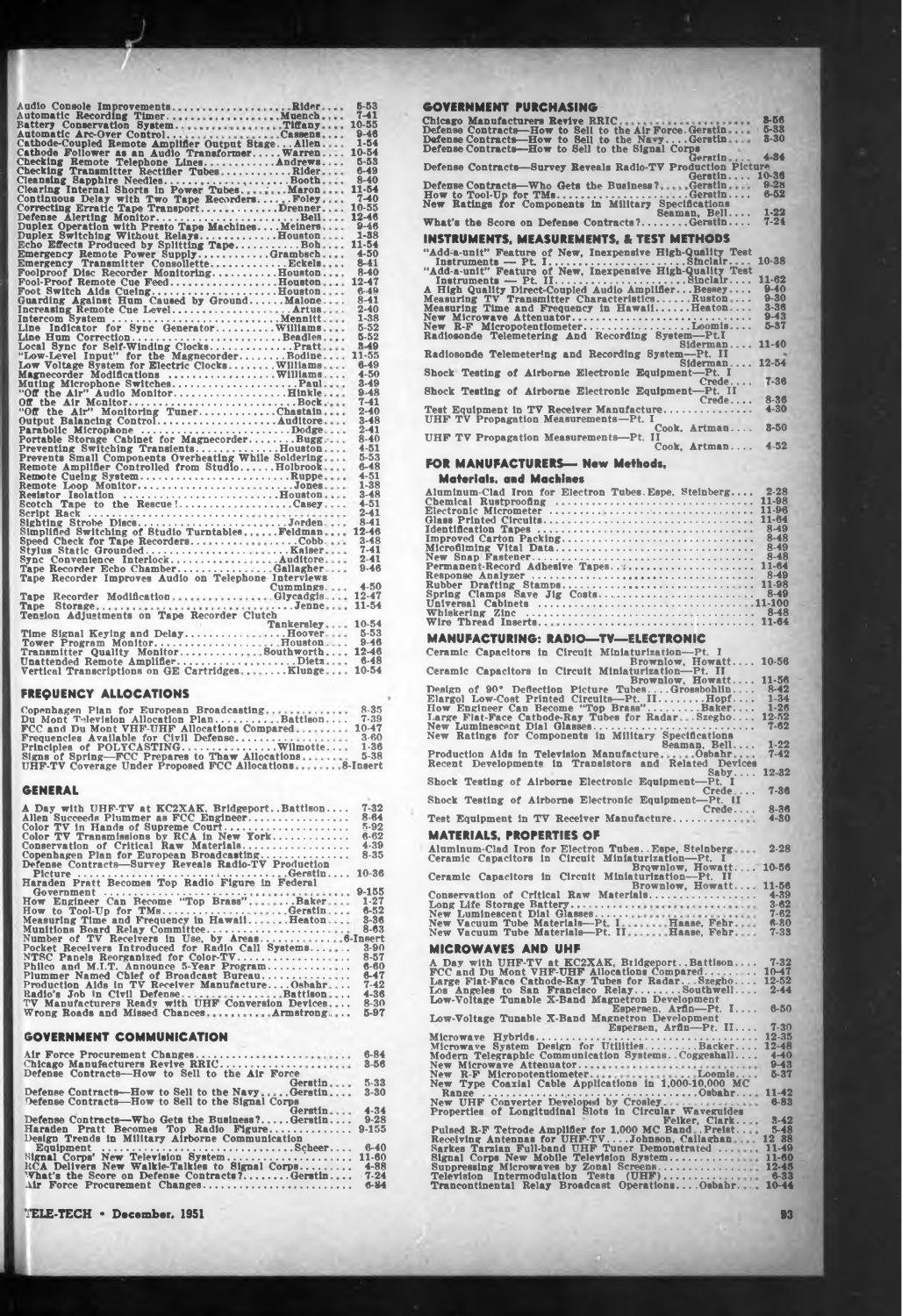# **ANNUAL INDEX** (Continued) **2** Los Angeles to San Francisco Microwave Relay Southwell.... 2

| TV Receiver Manufacturers Ready with UHF Conversion                                                    |                      | Measuring Television Trans:                                                                    |
|--------------------------------------------------------------------------------------------------------|----------------------|------------------------------------------------------------------------------------------------|
| Devices.<br>.<br>TV Sound Diplexer for Studio-Transmitter Links                                        | $8 - 80$             | New NRC TV Studio Cover                                                                        |
| Staschover, Miller<br>UHF TV Propagation Measurements-Part I                                           | $8 - 84$             | Progress Report on Empire !<br><b>RCA</b> Demonstrates the Later                               |
| Cook, Artman                                                                                           | $8 - 50$             | Receiving Antennas for UHI<br>Sarkes Tarzian Full-band U                                       |
| UHF TV Propagation Measurements-Pt. II<br>Cook, Artman                                                 | $4 - 52$             | Bridgeport                                                                                     |
|                                                                                                        |                      | Signal-To-Nolse Radio in T                                                                     |
| Staschover, Silver, French                                                                             | $1 - 28$             | Signal Corps' New Mobile T<br><b>Simplified Operation Keynot</b>                               |
| Waveguide Taper DesignSodaro                                                                           | $6 - 43$             | <b>Simplified Operation Keynot</b>                                                             |
| <b>NEGENIA K</b>                                                                                       |                      |                                                                                                |
| A Day with UHF-TV at KC2XAK, BridgeportBattison<br>Design Trends in Military Airborne Communication    | $7 - 32$<br>$6 - 40$ | Swiss System of Large Scr<br>The Design of 90° Deflection<br><b>Transcontinental Microwave</b> |
|                                                                                                        | $2 - 36$             | Operations<br>TV Sound Diplexer for Stud                                                       |
| Noble<br>Improved RCA Color TV                                                                         | $1 - 31$             |                                                                                                |
| Latest Color Television Developments                                                                   | $7 - 28$             | Two-Tube Television Tuner<br>Two-Tube Television Tuner                                         |
| Low-Noise Silver-Printed Television Tuner Kayner<br>New UHF Converter Developed by Crosley             | 3-39<br>$6 - 83$     | <b>UHF TV Propagation Measu</b>                                                                |
| Production Aids in TV Receiver Manufacturer. Oshahr                                                    | $7 - 42$             | <b>UHF TV Propagation Measu</b>                                                                |
|                                                                                                        |                      |                                                                                                |
| Television Intermodulation Tests                                                                       | $6 - 33$             | Video Levels in TV Broad                                                                       |
| TV Receiver Manufacturers Ready with UHF Conversion                                                    |                      | <b>TRANSMITTERS</b>                                                                            |
| $Device: \ldots$<br>The Design of 90° Deflection Picture Tubes. Grossbohlin                            | $8 - 30$<br>$8 - 42$ | Design Trends in Military                                                                      |
| TV Receiver Operation with "Floating" B Minus Rus                                                      |                      | $ment$                                                                                         |
| White                                                                                                  | $4 - 48$             | <b>Directional Operation Plann</b><br>Empire State TV Tower Go                                 |
| Two-Tube Television Tuner Design-Pt. IRoot<br>Two-Tube Television Tuner Design-Pt. IIRoot              | $5 - 54$<br>$6 - 54$ | Measuring Television Trans                                                                     |
| UHF Converter Design Features                                                                          | $9 - 37$             | New York TV Stations Uti                                                                       |
| RECORDING & TRANSGRIBING                                                                               |                      | Pulsed R-F Tetrode Amplife                                                                     |
| Combined Special Effects Amplifier for TVHurford 11-50<br>Theile 11-54                                 |                      | Remote Control System for                                                                      |
| KFAB's Magnecorder Modifications.: Wight                                                               | $6 - 37$             | Remote Control System for                                                                      |
| Modern Broadcast Studio Design Eidson 10-52                                                            | $1 - 32$             |                                                                                                |
| New Editing Machine for Tape RecordingsYarnes<br>New Portable Tape Recorder                            | $6 - 86$             | Signal Corps' New Mobile T<br>New NBC TV Studio Cove                                           |
|                                                                                                        | $5 - 76$             |                                                                                                |
| Station and Studio Equipment Directory<br>Television Films Adapt TV TechniquesBattison 6-38            | $9 - 83$             | TUBES                                                                                          |
|                                                                                                        |                      | <b>Analysis of Latest Lawrenc</b><br>Color-TV Progress                                         |
| STATISTICS                                                                                             |                      | Convenient Methods for Ti                                                                      |
| Number of TV Receivers in Use, by Market Areas 6-Insert                                                | $1 - 18$             |                                                                                                |
|                                                                                                        | $1 - 50$             | Electron Tube Ratings at V<br>Faster Radar Switching Tu                                        |
|                                                                                                        |                      | Improved Electron-Gun Ton                                                                      |
| TELEVISION                                                                                             |                      | Image Iconoscope for Impro                                                                     |
| Color TV Development Goes Abead 12-51                                                                  |                      | Large Flat-Face Cathode-Re<br>Low-Noise Miniature Pento                                        |
|                                                                                                        |                      |                                                                                                |
|                                                                                                        |                      | Low-Voltage Tunable X-Ba                                                                       |
| Directional Operation Planned for KRON-TVIsberg 7-26<br>Image Iconoscope for Improved TV Film Scanning |                      | · Low-Voltage Tunable X-Ban                                                                    |
| Theile 11-44                                                                                           |                      | <b>New Vacuum Tube Material</b>                                                                |
| Improved Electron-Gun Ion Traps Szegho, Noskowicz                                                      | $6 - 45$             | <b>New Vacuum Tube Material</b>                                                                |
| <b>JTAC Color Television System Comparison Table 4-33</b>                                              |                      | Pulsed R-F Tetrode Amplific                                                                    |
|                                                                                                        |                      | <b>RCA Demonstrates the Late</b><br>The Design of 90° Deflectio                                |
|                                                                                                        |                      |                                                                                                |

**Low-Noise Silver-Printed Television Tuner Kayner Measuring Television Transmitter Amplitude Characteristics Ruston.... New NBC TV Studio Covers Half City Block........................ 9-30 3 38 5-62** 12 38 **Progress Report on Empire State Antenna................................... RCA Demonstrates the Latest Compatible Color-TV Advances - - — Receiving Antennas for UHF-TV ...Johnson. Callaghan.... <sup>12</sup> <sup>38</sup> Sarkes Tarzian Full-band UHF Tuner Demonstrated at Bridgeport .. .•.............................................................................. Signal-To-Nolse Radio in TV Flying Spot Scanners** Signal-To-Noise Eadio in TV Flying Spot Scanners<br>Signal Corps' New Mobile Television System...............<br>Simplified Operation Keynoted in New TV Equipment---Pt. 1<br>Simplified Operation Keynoted in New TV Equipment---Pt. I **Swiss System of Large Screen TV................................................ The Design of 90\* Deflection Picture Tubes. .Grossbohlin.... Transcontinental Microwave Relay Commences TV Broadcast Operations ...............................................................Osbahr.... TV Sound Diplexer for Studio-Transmitter Links** TV Sound Diplexer for Studio-Transmitter Links<br>
Two-Tube Television Tuner Design—Pt. I.......Root....<br>
Two-Tube Television Tuner Design—Pt. II......Root....<br>
UHF TV Propagation Measurements—Pt. I<br>
UHF TV Propagation Measur  $Broadcasting...$ **11-4» 1242 11-R0 9-34**  $10 - 48$ <br>2.60 **2-80 8^2 10-44 3-34 5-54 tt-54 3 50 4-52 8-45 ilitary Airborne Communication Equip ment ............................................................ Scheer.... Directional Operation Planned for KRON-TV.........Isberg.... Empire State TV Tower Goes Into Action................................... Measuring Television Transmitter Amplitude Characteristics Ruston.... New York TV Stations Utilize Unique Antenna Installation Bartisou.... Pulsed R-F Tetrode Amplifer for 1,000 MC Band. .Prelst.... Remote Control System for FM Broadcast Stations—Pt. I** Whitney...<br>Whitney...<br><u>**Cana**</u>Pt. II **Remote Control System for FM Broadcast Stations—Pt. II . Whitney....** Signal Corps' New Mobile Television System..............<br>New NBC TV Studio Covers Half City Block........... **Analysis of Latest Lawrence Color-TV Tube... .Battison.... Color-TV Progress .............................................................................. Convenient Methods for Thermionic Emission Calculations Ivey, Shackleford.... Electron Tube Ratings at Very High Altitudes. • .Blbbero.... Faster Radar Switching Tubes........................................................ Improved Electron-Gun Ion Traps.........Szegho, Noskowicz.... Image Iconoscope for Improved TV Film Scanning.Thelle.... Large Flat-Face Cathode-Ray Tubes for Radar... Szogbo.... Low-Noise Miniature Pentode for Audio Amplifier Service 6-40 7-28 7-70 9-30 10-48 5-48 8-32 9-44 11-80 3-38 11-38 4-43 2-42 5-42 3-80 6-45 11-44 12-52 Heacock, Wlssolik.... 2-31 Low-Voltage Tunable X-Band Magnetron Development—PtI Espcrsen. Arfln... • Ix>w-Voltage Tunable X-Band Magnetro'i Development—Pt. II Espersen, Arfln 7-30, 70 New Vacuum Tube Materials—Pt. I...............Haase. Fehr.... 6-30 New Vacuum Tube Materials—Pt. II.... Haase, Fehr.... 7-33 Pulsed R-F Tetrode Amplifier for 1,000 MC Band..Prelst.... 5-48 RCA Demonstrates the Latest Compatible Color-TV Advances 8-57 The Design of 90\* Deflection Picture Tubes. .Grossbohlin.... 8-42 6-50**

# **CR TOBES FOR RADAR** *(Continued from page* **53)**

**glass thickness of 5/16 in., and hence to the maximum diameter attempted. Shown in the photograph is a 16 in. tube with an aluminized magnesium fluoride screen; the flatness of the face plate is evident. The aluminum backing, among other things, prevents charging-up of the fluorescent screen and so facilitates plotting directly on the face plate. Actually, the face plate does have a slight curvature resulting from the tempering of the glass prior to sealing which is necessary to reduce breakage from mechanical and thermal shock during the sealing process itself. Sphereometer measurements of the radii of curvature yielded values from 120 inches to 1500 inches, with a value of 200 inches being typical. For all practical purposes such a faceplate can be said to be flat**

**The interplay of the factors mentioned in the discussion of the preceding section is apparent from the actual destruction pressure test data obtained and listed in Table II.**

**Flat face tubes of still larger size, 24 to 30 in. in diameter, would be desirable for radar presentations. In this case, the metal in the sealing area of the cone must be of greater thickness to increase the compressive force arising from the differential temperature contraction, which is seen to be approximately independent of tube size, in order to counteract the tensile stress in the face plate which is proportional to the square of the tube radius. To check the influence of thickness, 12 and 16-inch tubes having cone thicknesses of .020 in. less than those shown in the table were pressure tested. A strong de-** **pendence of maximum pressure on the cone thickness was indicated; such tubes failed at pressures about 50% of values for thicker cones.**

**The glass thickness must also be increased to provide the desired strength. Using the value of breaking strength computed from the equation for tensile stress, already quoted, and the pressure test value for the 16 in. tube, the face plate thickness required by a flat face tube to yield at least a 40 lb. pressure test is shown in Table III.**

### **TV Planning Book**

**Facilities and function of equipment used in a well-integrated TV station are described in "Station Planning," a booklet published by Allen B. Du Mont Laboratories, Television Transmitter Div., Dept. TH, 1000 Main Ave., Clifton, N. J.**

**94 TELE-TECH \* December, 1951**